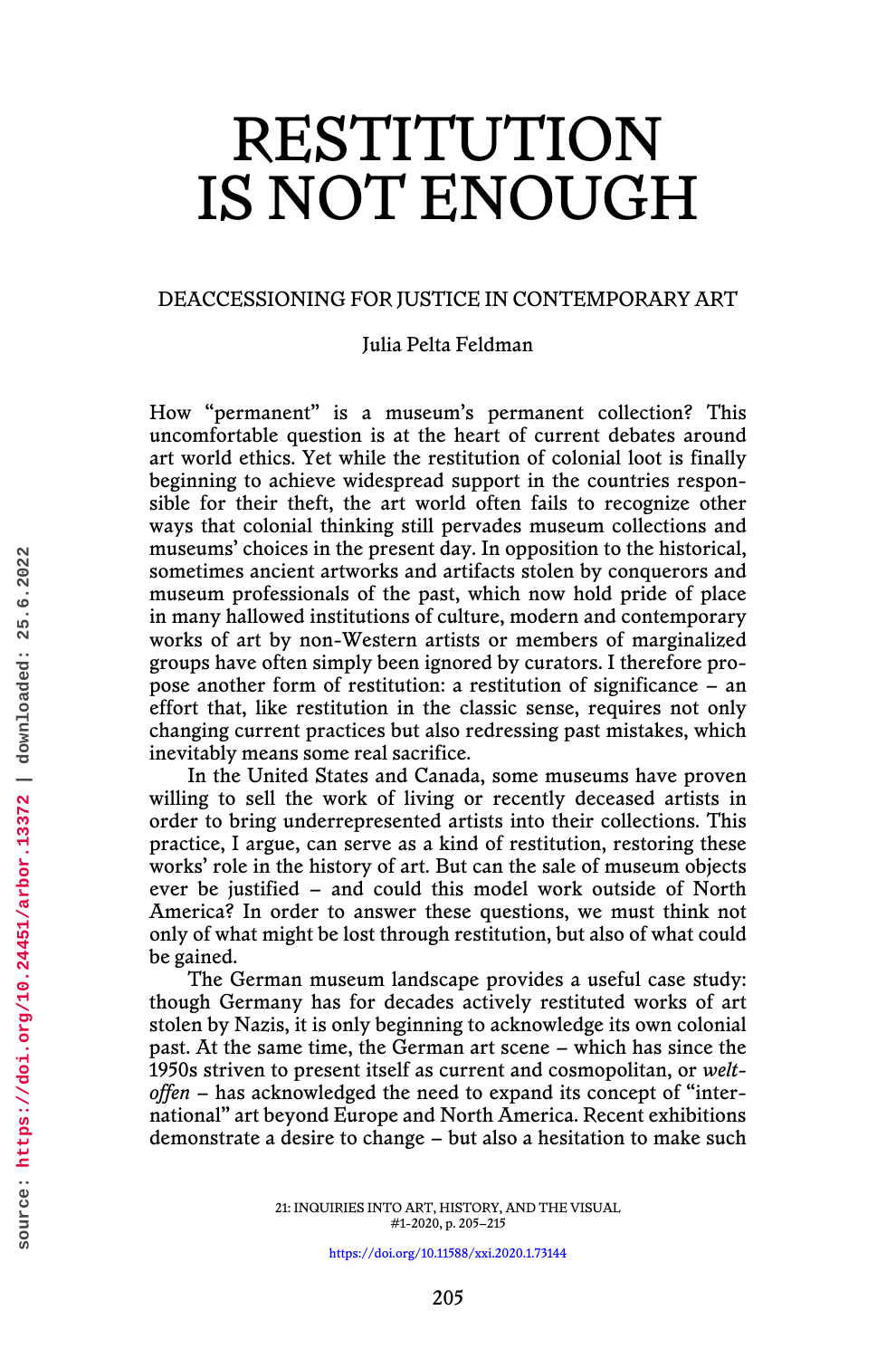changes permanent. To correct a colonial past that is still very much present, German museums must change their collections.

In November 2018, art historian Bénédicte Savoy and economist Felwine Sarr published a much-discussed report in which they urged France's national museums to return art objects outright looted or unethically acquired from sub-Saharan Africa.<sup>1</sup> That their research was commissioned by Emmanuel Macron demonstrates how mainstream this issue has become, though most countries that own such objects – including France – are slow to take action. Savoy, who is also professor of art history at Berlin's Technical University, is infamous in the German museum world: in 2017, she resigned from the advisory board of Berlin's controversial Humboldt Forum, citing museum authorities' unwillingness to examine the origins of its prized ethnological collection: "I want to know," she said in an interview, "how much blood drips from a work of art."2

Savoy is not alone in seeking more knowledge about German collections and their origins. In July 2019, the German Museums Association (Deutscher Museumsbund, or DMB), an advocacy group for Germany's museums, released the second draft of its official guidelines for the "Care of Collections from Colonial Contexts," calling for more funding and staff for provenance research.3 The first draft, released in May of the previous year, had freely acknowledged that "Objects from colonial contexts are historically sensitive objects, whose history and character have to be assessed by museums. Their acquisition often involved […] the use of force and/or highly dependent relationships."<sup>4</sup> When Wiebke Ahrndt, director of Bremen's Übersee-Museum and a leader of the project, was asked how the guidelines differ from Savoy's report, she answered, "We're going further": Sarr and Savoy discussed only sub-Saharan Africa, whereas the DMB addresses other colonial contexts as well.<sup>5</sup> Yet

1 Felwine Sarr and Bénédicte Savoy, *The Restitution of African Cultural Heritage. Toward a New Relational Ethics*, Paris 2018 ([http://restitutionreport2018.com/sarr\\_savoy\\_en.pdf](http://restitutionreport2018.com/sarr_savoy_en.pdf); March 4, 2020).

2

Jörg Häntzschel, "Bénédicte Savoy über das Humboldt-Forum," *Süddeutsche Zeitung*, July 20, 2017 ([https://www.sueddeutsche.de/kultur/benedicte-savoy-ueber-das-humboldt](https://www.sueddeutsche.de/kultur/benedicte-savoy-ueber-das-humboldt-forum-das-humboldt-forum-ist-wie-tschernobyl-1.3596423?reduced=true) [-forum-das-humboldt-forum-ist-wie-tschernobyl-1.3596423?reduced=true](https://www.sueddeutsche.de/kultur/benedicte-savoy-ueber-das-humboldt-forum-das-humboldt-forum-ist-wie-tschernobyl-1.3596423?reduced=true); March 4, 2020).

3 "Guidelines for German Museums. Care of Collections from Colonial Contexts," German Museums Association, 2019 [\(https://www.museumsbund.de/publikationen/guidelines-on](https://www.museumsbund.de/publikationen/guidelines-on-dealing-with-collections-from-colonial-contexts-2/)[dealing-with-collections-from-colonial-contexts-2/](https://www.museumsbund.de/publikationen/guidelines-on-dealing-with-collections-from-colonial-contexts-2/); March 4, 2020).

4 "Guidelines on Dealing with Collections from Colonial Contexts," German Museums Association, 2018, p. 9 [\(https://www.museumsbund.de/wp-content/uploads/2019/10/dmb](https://www.museumsbund.de/wp-content/uploads/2019/10/dmb-guidelines-colonial-context.pdf) [-guidelines-colonial-context.pdf;](https://www.museumsbund.de/wp-content/uploads/2019/10/dmb-guidelines-colonial-context.pdf) March 4, 2020). (Translations mine, unless otherwise noted.)

5 Claudia Christophersen, "Raubgut: 'Es geht nicht nur um Rückgabe,'" *NDR Kultur*, July 1, 2019 ([https://www.ndr.de/ndrkultur/sendungen/journal/Wiebke-Ahrndt-ueber-Umgang](https://www.ndr.de/ndrkultur/sendungen/journal/Wiebke-Ahrndt-ueber-Umgang-mit-Raubgut,journal1842.html)[mit-Raubgut,journal1842.html;](https://www.ndr.de/ndrkultur/sendungen/journal/Wiebke-Ahrndt-ueber-Umgang-mit-Raubgut,journal1842.html) March 4, 2020).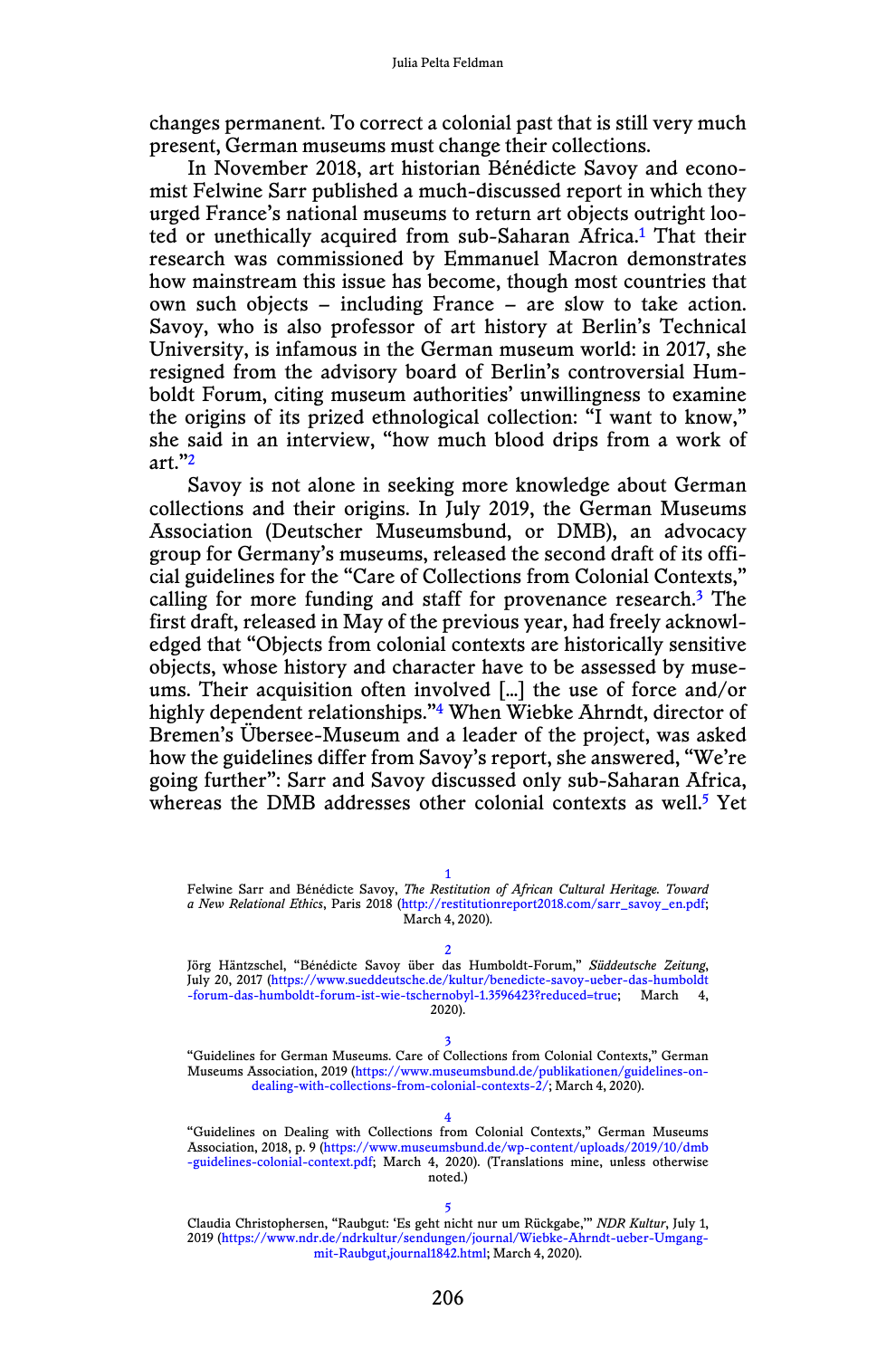if its geographical purview is greater, so is its squeamishness at returning stolen objects: after the release of the first guidelines, the DMB was criticized precisely for distancing itself from Sarr and Savoy's emphasis on restitution, focusing instead on the sharing of knowledge. In his official response to the first draft, Kwame Opoku, a Ghanaian lawyer and expert in this field, noted that, in the guidelines, "museums are urged to consider alternatives to restitution of the physical object."<sup>6</sup> He concludes by stating a simple truth: "decolonization necessarily implies restitution of some African artworks." But the new guidelines continue to emphasize research, knowledge sharing, and digital solutions over the actual return of objects: less important than actual restitution, Ahrndt explained, is the "participation" of countries whose artworks still remain in Europe.<sup>7</sup>

As Opoku points out, diligent provenance research is no guarantee of justice. In 2018, Hamburg's Museum für Kunst und Gewerbe concluded the results of a thorough investigation into the origins of its three "Benin Bronzes": "Today there is no question anymore," the museum announced, "that these bronzes constitute looted art.<sup>"8</sup> Yet this process ended not in the objects' repatriation to Nigeria, but in the decision to transfer them to Hamburg's Museum für Völkerkunde, which will be best able to provide a "fitting context for a respectful treatment of these works." German museums rush to embrace discussion, debate, research, and even their own culpability. But they often draw the line at giving up a piece of themselves: a permanent collection, after all, is supposed to be permanent.

Restitution is a type of "deaccessioning," the process by which a museum removes a work of art from its permanent collection. The term has been in regular use in the English-speaking world since 1972, when *New York Times* critic Joan Canaday used the word – "the polite term for 'sold'" – in her scathing reproach of the Museum of Modern Art and the Metropolitan Museum of Art's sale of Impressionist masterpieces.9 In comparison, one encounters the German *Deakzession* or *Entsammeln* only infrequently. Nonetheless,

6 Kwame Opoku, "Brief comments on German guidelines on handling objects acquired in colonial contexts," German Museums Association, October 10, 2018 [\(https://www.museumsbund.de/brief-comments-on-german-guidelines-on-handling](https://www.museumsbund.de/brief-comments-on-german-guidelines-on-handling-objects-acquired-in-colonial-contexts/) [-objects-acquired-in-colonial-contexts/;](https://www.museumsbund.de/brief-comments-on-german-guidelines-on-handling-objects-acquired-in-colonial-contexts/) March 4, 2020).

7

#### Claudia Christophersen, "Raubgut."

8 "Looted Art? The Benin Bronzes," Museum für Kunst und Gewerbe Hamburg [\(https://](https://www.mkg-hamburg.de/en/exhibitions/current/looted-art-the-benin-bronzes.html) [www.mkg-hamburg.de/en/exhibitions/current/looted-art-the-benin-bronzes.html](https://www.mkg-hamburg.de/en/exhibitions/current/looted-art-the-benin-bronzes.html); March 4, 2020).

9

Joan Canaday, "Very Quiet and Very Dangerous," *The New York Times*, February 27, 1972 [\(https://www.nytimes.com/1972/02/27/archives/very-quiet-and-very-dangerous](https://www.nytimes.com/1972/02/27/archives/very-quiet-and-very-dangerous.html) [.html;](https://www.nytimes.com/1972/02/27/archives/very-quiet-and-very-dangerous.html) March 4, 2020).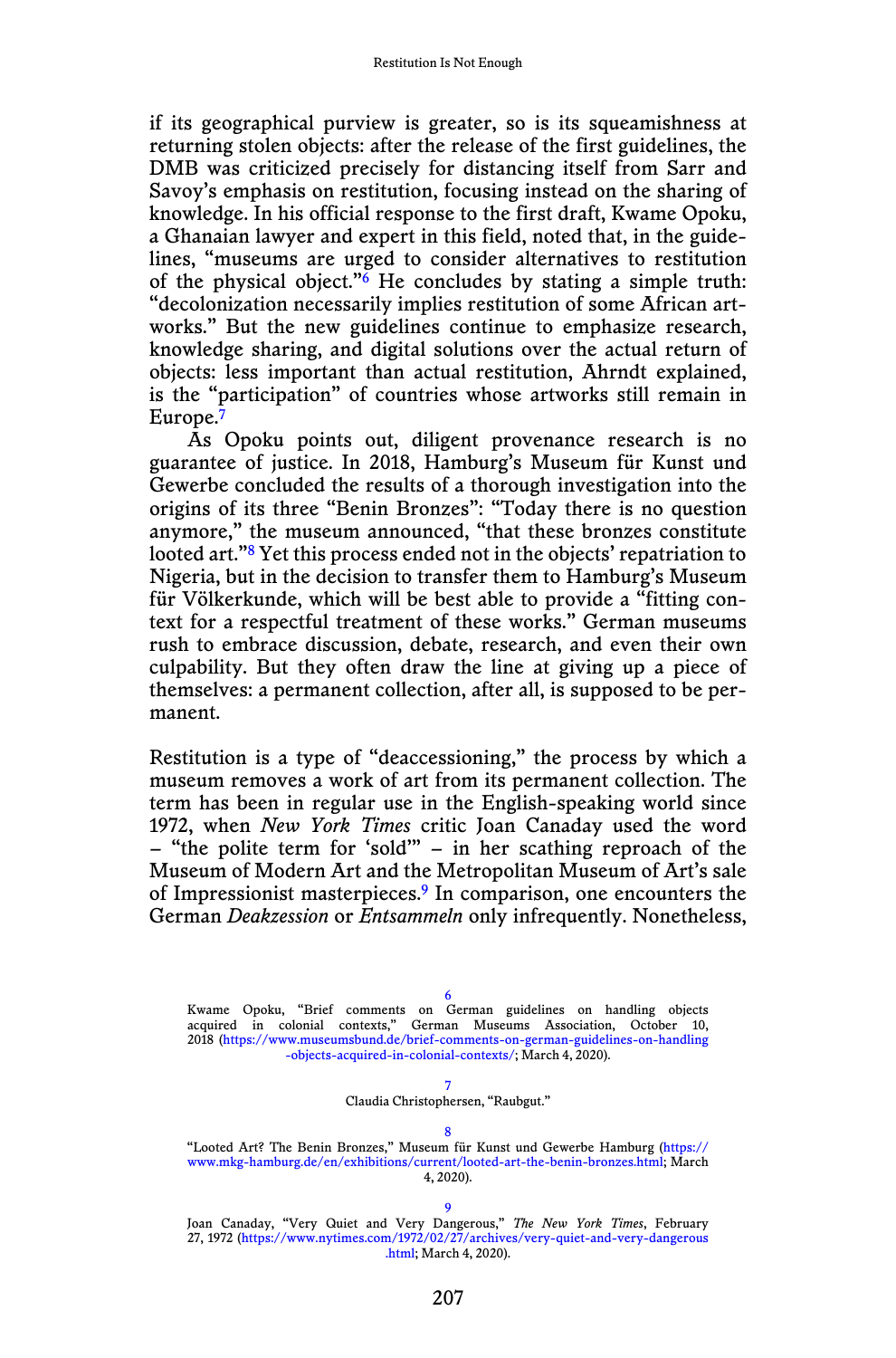deaccessioning is as old as museums themselves, and is done for a variety of reasons, from the mundane to the scandalous – though it is always apt to stir strong emotions. To members of the public who assume that a museum's duty is to care for the objects in its collection in perpetuity, the very concept of deaccessioning may seem contradictory, if not disturbing. Indeed, a museum's collection is far more than a group of precious objects. The collection of a state museum in particular represents the values and commitments of the culture; what it considers valuable and important – what it wishes, literally, to show off. In Germany, state collections – which may have originated as royal treasure cabinets – today belong to the public in a very real sense. Museums know that the public has a strong connection to their collections, and that deaccessioning a work can feel like losing a part of oneself.

The type of restitution recommended by Sarr and Savoy – and avoided by the DMB – would be an important start for German museums, but it is not enough to correct the historical injustices of the country's collections. The problem with many contemporary museums is not only that they have some things they should not. German critic Stefan Heidenreich described the problem succinctly:

Whenever we collect something, there are two kinds of things we lack. First, there is what we would like to have, but can't acquire. And then there's everything that doesn't interest us in the first place. The situation becomes difficult when we realize that the latter should have interested us after all. This means that we are not only missing a few things, but that perhaps there is something wrong with the whole collection.<sup>10</sup>

This problem demands a different kind of restitution – a restitution of significance, restoring forgotten or ignored artworks to their place in art history. Such an act can be just as emotionally and ethically fraught, as making space for new voices and visions means calling into question a beloved and trusted canon of art. And when museums' budgets and wall space are all too limited, difficult decisions must be made.

In November of 2019, the Baltimore Museum of Art announced that all of its new acquisitions in 2020 would be works by women artists. Its director, Christopher Bedford, sees this measure as a needed reform: "We're attempting to correct our own canon," Bedford said in an interview.<sup>11</sup> In 2019, only 4% of the museum's  $95,000$ 

11 Mary Carole McCauley, "Baltimore Museum of Art will only acquire works from women next year," *Baltimore Sun*, November 15, 2019 ([https://www.baltimoresun.com/entertainment/arts/bs-fe-bma-female-artists-2020-](https://www.baltimoresun.com/entertainment/arts/bs-fe-bma-female-artists-2020-20191115-33s5hjjnqfghzhmwkt7dqbargq-story.html)

<sup>10</sup> Stefan Heidenreich, "Die falsche Spur," *der Freitag*, no. 19, 2018 [\(https://www.freitag.de/](https://www.freitag.de/autoren/der-freitag/die-falsche-spur) [autoren/der-freitag/die-falsche-spur;](https://www.freitag.de/autoren/der-freitag/die-falsche-spur) March 4, 2020).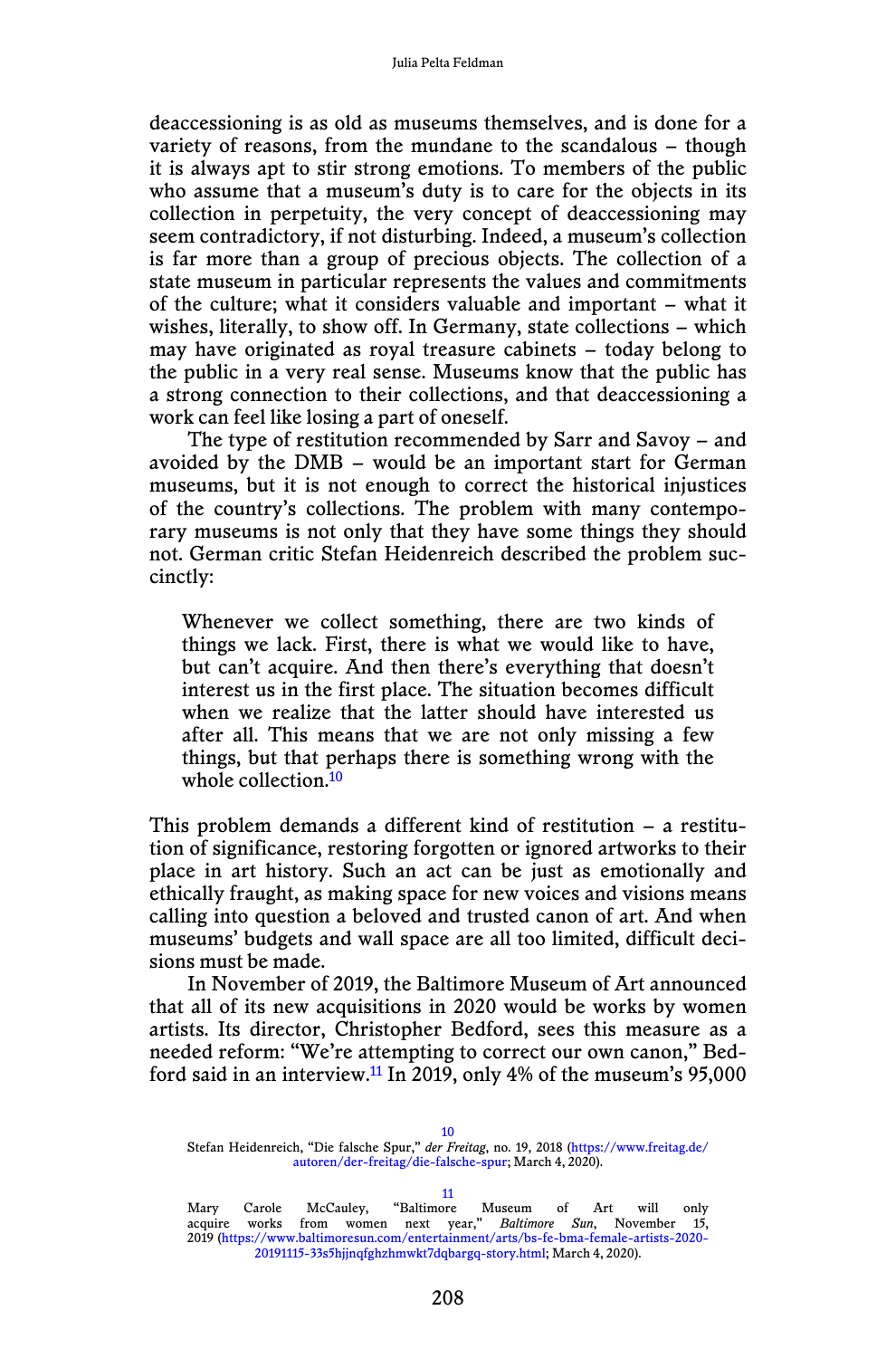artworks were made by women. Other American institutions are not much better: a recent study of 18 of the country's most prominent museums found that of the artists in their collections, 87% are male and  $85\%$  are white.<sup>12</sup> Decades of activism have done shockingly little to change these numbers, which also contradict the common public perception that equality has more or less been achieved. To truly change a museum, Bedford said, "You don't just purchase one painting by a female artist of color and hang it on the wall next to a painting by Mark Rothko. To rectify centuries of imbalance, you have to do something radical."<sup>13</sup>

Bedford's words point to something crucial: efforts to diversify a museum collection are not only about doing something new. Much more, they are about disrupting enduring legacies of oppression and marginalization. For this reason, the Baltimore Museum and a few of its peers are thinking carefully about past as well as future acquisitions – and they are using deaccessioning as an instrument of restitution. This practice is not without controversy. Restoring an artwork to its rightful owners is one thing – but what about selling it, and using the money to buy a new one? Certainly, Canadian and U.S. museums also hold objects acquired under questionable ethics from people who were not in a position to object. The current debate, however, centers not on historical artifacts but on contemporary art.

In the last two years, the Baltimore Museum, San Francisco Museum of Modern Art, and Art Gallery of Ontario have deaccessioned works by white male artists in order to sell them and use the money for new acquisitions – specifically, of works by women, people of color, indigenous artists, and other underrepresented groups.14 Though each case is different, the museums all seek to diversify their collections and fill art historical gaps. Bedford stated explicitly that "The decision to do this rests very strongly on my commitment to rewrite the postwar canon" by making room for

12

Chad M. Topaz, Bernhard Klingenberg, Daniel Turek, Brianna Heggeseth, Pamela E. Harris, Julie C. Blackwood, et al., "Diversity of artists in major U.S. museums," *PLoS ONE* no. 14, vol. 3 (2019): e0212852 (<https://doi.org/10.1371/journal.pone.0212852>; March 4, 2020).

### 13

McCauley, "Baltimore Museum of Art."

#### 14

See: "Warhol, Kline & More Contemporary Works from The Baltimore Museum of Art," Press Release, Sotheby's [\(https://www.sothebys.com/en/articles/warhol-](https://www.sothebys.com/en/articles/warhol-kline-more-contemporary-works-from-the-baltimore-museum-of-art)[kline-more-contemporary-works-from-the-baltimore-museum-of-art;](https://www.sothebys.com/en/articles/warhol-kline-more-contemporary-works-from-the-baltimore-museum-of-art) March 4, 2020); "SFMOMA Announces Deaccession to Benefit the Acquisitions Fund and Stra-tegically Diversify the Collection," Press Release, SFMOMA, February 15, 2019 (https://www.sfmoma.org/press-release/rothko-deaccession-2019; March 4, 2020); "Heffel offers rare opportunity as several A.Y. Jackson works from the AGO vault head to auction," Press Release, Heffel Fine Art Auction House, March 28, 2019 (https://www.newswire.ca/news-releases/heffel-offers-rare-opportunity-as-severala-y-jackson-works-from-the-ago-vault-head-to-auction-891246888.html; March 4, 2020).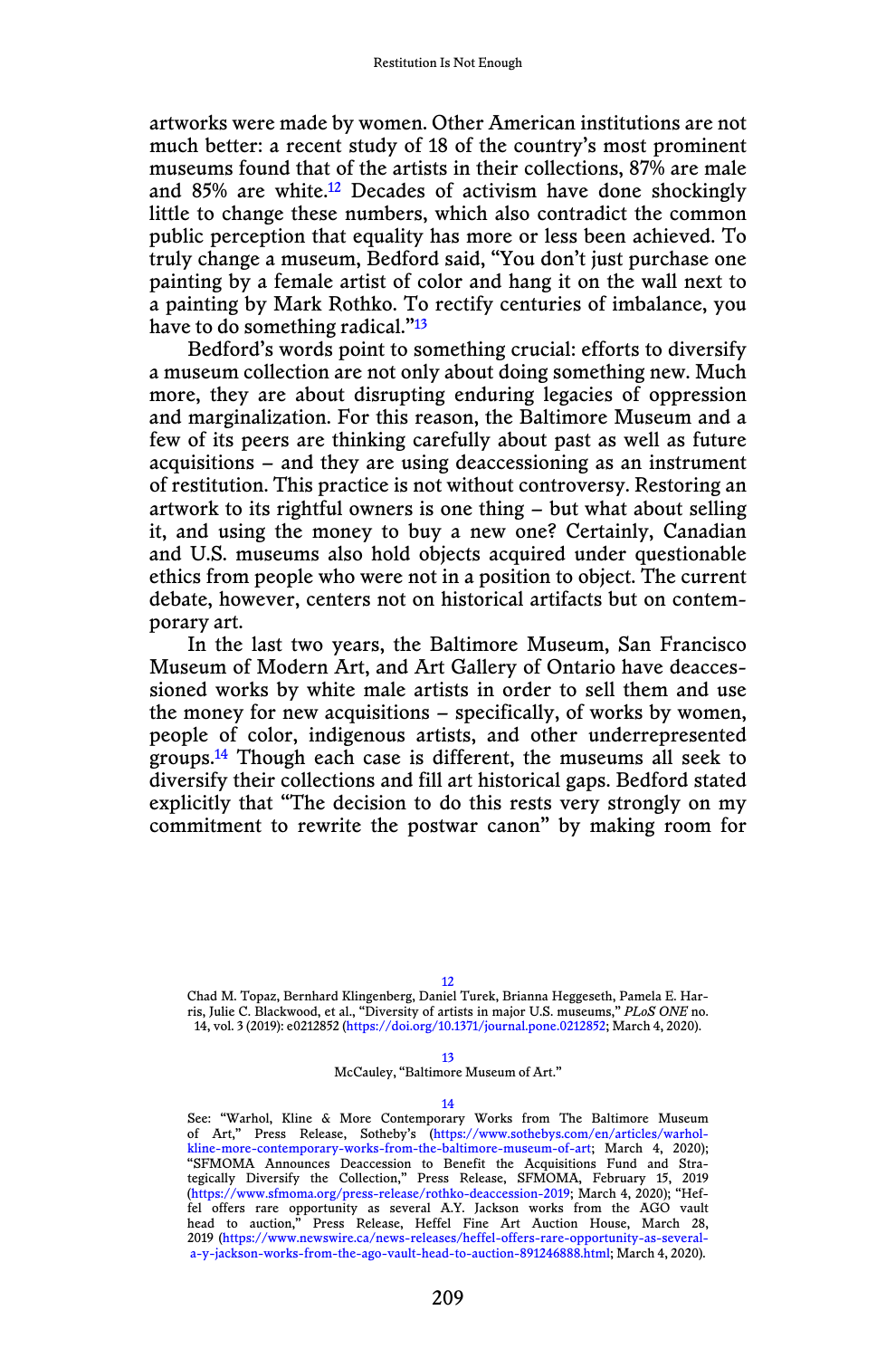female and non-white artists.<sup>15</sup> This is not about an abstract sense of art historical justice: the purchase of new works benefits not only the artists' reputations, but also the museum's public, by offering them a richer, more varied experience of art. Though very different from restitution as conventionally understood, this practice, too, seeks to remedy a museum's previous mistakes – and to do so by intervening in the culturally and emotionally charged space of the museum collection.

Professional museum organizations, such as the International Council of Museums (ICOM) or Germany's DMB, provide guidelines on how a museum can best part with an object it doesn't want anymore: because the object is badly damaged, because it no longer fits the museum's mission, or because its quality or importance are beneath the collection's standards. In Germany, however, such guidelines presume that – unless a looted work is being restituted to its rightful owners – a deaccessioned object is not wanted by the museum giving it up. It is therefore understandable that the guidelines do not provide direction on how a museum might intentionally rid itself of a valuable, desirable object in its collection – in order to raise funds for something new. Yet if it were allowed in Germany, this practice, too, could serve as a form of restitution. In North American museums, it is already serving this purpose.

Deaccessioning for collection building is, to say the least, a controversial move. SFMOMA's choice to auction Mark Rothko's *Untitled* (1969), an excellent example of the artist's work from this period, elicited a great deal of consternation, evoking Canaday's objection: "The sale of works thought of as minor can be given specious defense," she wrote in 1972, "but the sale of works of high quality must be the result of rationalization, blindness, or utter desperation."16 Many argue that it is always indefensible to sell artworks from a museum collection, even for the purpose of buying new ones: such decisions can be short-sighted, and museums, charged with preserving our cultural heritage for the future, must be immune to fashion as well as political pressure. It should be clear – perhaps more so in Germany than anywhere else – that such questions are not only about art, but also integrity. A recent exhibition at Leipzig's Museum of Fine Arts, "Impressionismus in Leipzig 1900–1914" (November 24, 2019 – June 1, 2020), celebrates the museum's early connection to influential painter Max Liebermann. A wall text in the exhibition also notes that the museum chose, in 1936–37, to trade away two works by the Jewish painter – "without coercion" from the authorities – in order to "ideologically purify" its collection. Indeed, more than integrity is at stake here: Liebermann, who had

15 Julia Halperin, "Why the Baltimore Museum Is Selling Blue-Chip Art to Buy Work

by Underrepresented Artists," *artnews*, April 30, 2018 [\(https://news.artnet.com/market/](https://news.artnet.com/market/baltimore-museum-deaccession-1274996) [baltimore-museum-deaccession-1274996](https://news.artnet.com/market/baltimore-museum-deaccession-1274996); March 4, 2020).

> 16 Canaday, "Very Quiet and Very Dangerous."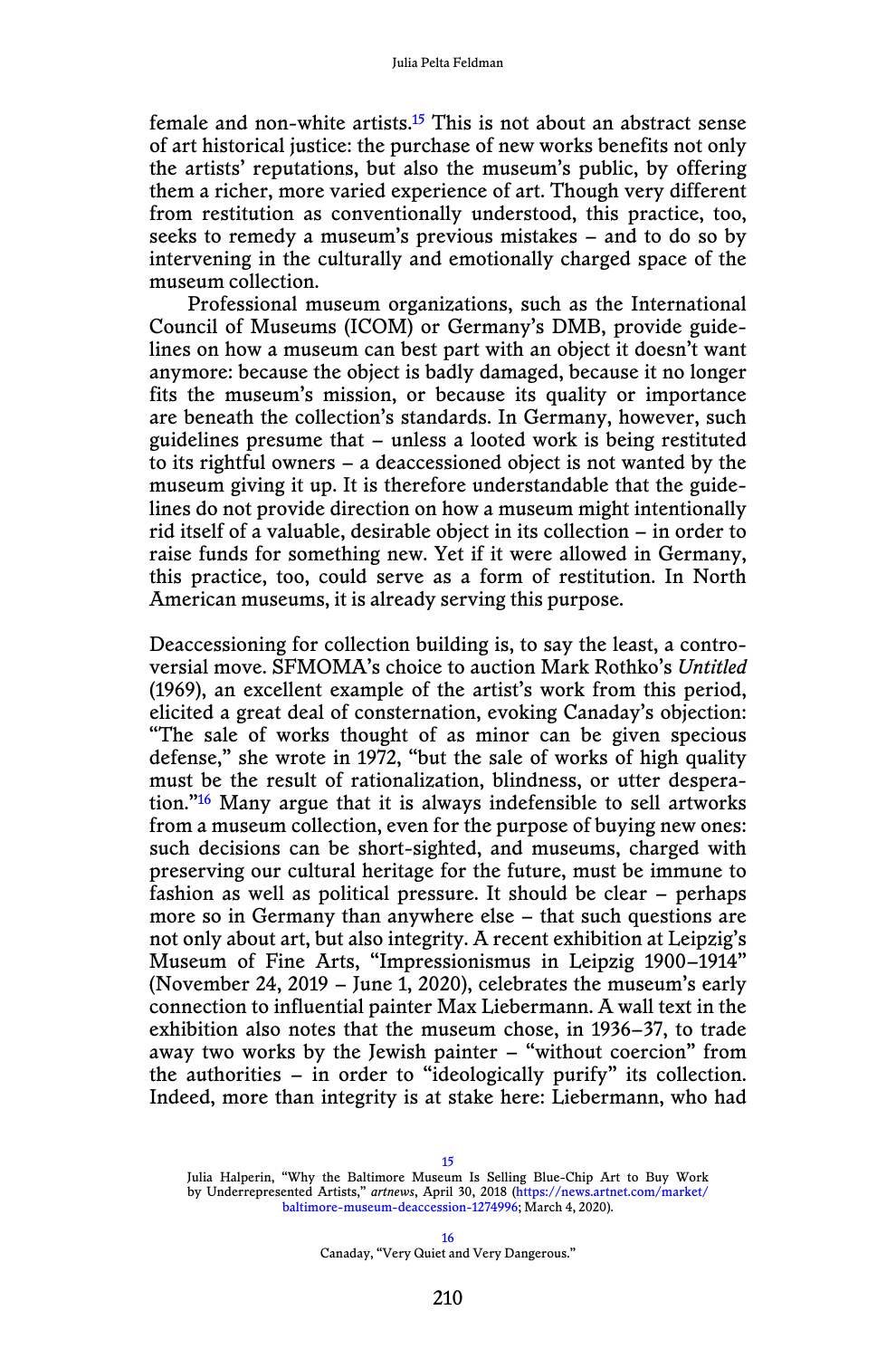been forced to resign from his illustrious post as president of the Prussian Academy of Arts in 1933, died of natural causes two years later, unmourned by the country that had previously idolized him; in 1943, his widow Martha poisoned herself to avoid deportation to Theresienstadt.

It is certainly understandable if the history of deaccessioning inspires caution. Yet while a prohibition on deliberate deaccessioning may occasionally prevent a curatorial mistake, it also prevents the correction of existing ones. The problems in museums' collections are not only due to the misjudgments of individuals, but of entire cultural paradigms: because of colonialism, museums acquired works of art by stealing them; because of sexism, they ignored or undervalued art made by women.

German museums are beginning to acknowledge the unfair conditions under which their collections were built, and their responsibility to correct these. This, of course, means something different for an enterprise like the Humboldt Forum, with its focus on historical artifacts, than for museums that exhibit modern and contemporary art. In 2016, under the direction of the late Okwui Enwezor, Munich's Haus der Kunst opened the ambitious and wellresearched "Postwar," a landmark exhibition that substantially widened the typical narrative of artistic production in the years following the Second World War. Eschewing Cold War clichés of east and west, "Postwar" presented artistic positions and dialogues from around the world, including Africa, South America, the Middle East, and East Asia. The following year, the Kunsthalle Bremen turned its focus inward with "The Blind Spot: Bremen, Colonialism, and Art." The exhibition sought not only to examine the presence of colonialism in the work of high Modernists like Paula Modersohn-Becker and Emil Nolde, but also to "place these European perspectives in the collection of the Kunsthalle Bremen in dialogue with non-European positions in art, including contemporary ones."17

More such exhibitions are needed; they are important and provocative efforts. But they are also temporary. The Haus der Kunst has no collection of its own; "Postwar" was assembled entirely from loans. Meanwhile, the Kunsthalle Bremen, which hosts the extensive collection of the Kunstverein in Bremen, boasts that it offers "over 600 years of art history" – yet expresses this breadth as a single lineage of white male artists from Western Europe and the United States: "From Dürer to Monet to Picasso to Turrell."18 Temporary exhibitions may change minds, but they do not change collections, museums' bedrock.

17 "Der blinde Fleck: Bremen und die Kunst der Kolonialzeit," Kunsthalle Bremen, 2017 [\(https://www.kunsthalle-bremen.de/de/view/exhibitions/exb-page/der-blinde](https://www.kunsthalle-bremen.de/de/view/exhibitions/exb-page/der-blinde-fleck) [-fleck;](https://www.kunsthalle-bremen.de/de/view/exhibitions/exb-page/der-blinde-fleck) March 4, 2020).

18

"Die Kunsthalle," Kunsthalle Bremen [\(https://www.kunsthalle-bremen.de/de/view/](https://www.kunsthalle-bremen.de/de/view/exhibitions/exb-page/der-blinde-fleck) [exhibitions/exb-page/der-blinde-fleck](https://www.kunsthalle-bremen.de/de/view/exhibitions/exb-page/der-blinde-fleck); March 4, 2020).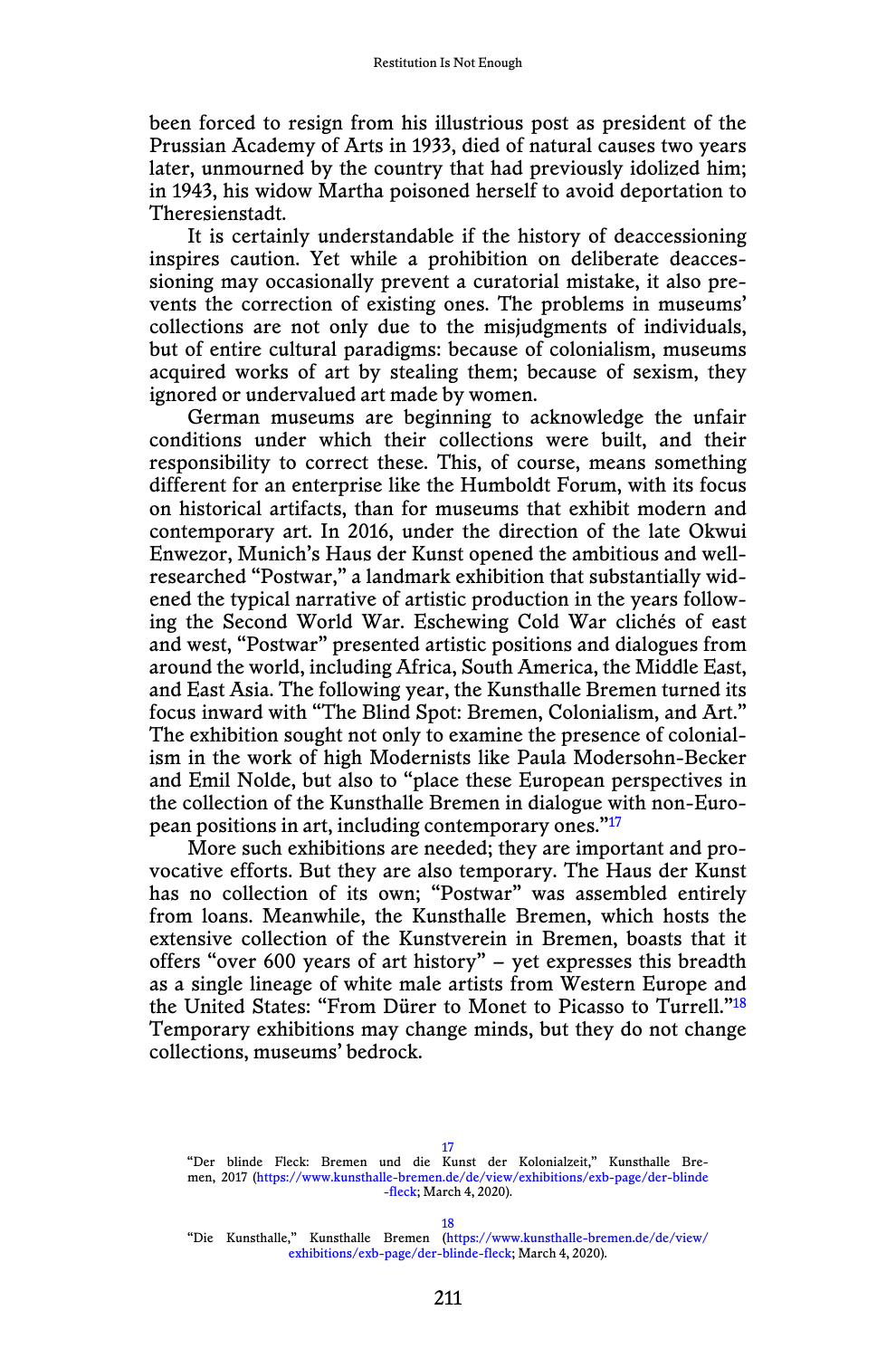The Kunsthalle Bremen's effort nonetheless demonstrates a recognition of the importance of addressing one's own institutional history, the "blind spots" in one's own collection. This is precisely what Berlin's Hamburger Bahnhof set out to do in 2018 with "Hello World: Revision of a Collection," a sweeping exhibition – actually 13 exhibitions, organized by a diverse team of curators – that filled the museum's spacious galleries to the brim. According to its mission statement, the Hamburger Bahnhof's collection features "major figures and movements in art since 1960."19 The trends it identifies as its focus – painting, sculpture, and moving-image media – are worldwide phenomena. But its collection focuses overwhelmingly on art by white artists from Western Europe and North America, the vast majority of them men. This limited scope does disservice not only to the many artists who are thus written out of art history, but also to the museum's public, which is offered a narrow narrative that barely hints at global art's manifold flowering in the twentieth century. "Hello World" seemed designed to address these concerns. A booklet accompanying this ambitious project posed the provocative question: "What would the collection be like today had a more cosmopolitan understanding of art informed its beginnings?"20

The museum's answer was to supplement the typical canon of its collection – Beuys, Richter, Warhol, et al. – with works by artists from Africa, India, Indonesia, Eastern Europe, Mexico, and many other places that often fail to register on contemporary art's radar. Many reviews of the exhibition focused on the museum's daring choice to display objects from its own collection alongside around 150 artworks and artifacts from Berlin's other public collections, such as the Ethnologisches Museum, the Museum für Asiatische Kunst, and the Ibero-Amerikanisches Institut. Yet while a few critics expressed regret that this family reunion would be short lived, none commented on the fact that more than half of the objects exhibited came not from the Hamburger Bahnhof's sister collections, but from other collections around the world. In supplementing its own holdings, the museum hoped to "scrutinise the blind spots in traditional historiography" and "accelerat[e] the deconstruction of the Western canon."

These are worthy goals, and much of the exhibition was wellcurated and enlightening. Still, the problem is clear right from the title: "Hello World" implies that a single, temporary exhibition can rectify deeply ingrained institutional biases. It recalls the term "world music": both refer vaguely to anything outside the Western tradition. Indeed, the exhibition's subtitle – "revision of a collection" – elides the fact that, after the exhibition's close, the non-Western works went back to where they came from. One can't

19 "About the collection," Hamburger Bahnhof ([https://www.smb.museum/en/museums](https://www.smb.museum/en/museums-institutions/hamburger-bahnhof/collection-research/)[institutions/hamburger-bahnhof/collection-research/](https://www.smb.museum/en/museums-institutions/hamburger-bahnhof/collection-research/); March 4, 2020).

20

"Hello World: Revising a Collection," Hamburger Bahnhof, 2018, p. 11 [\(http://ww2.smb.](http://ww2.smb.museum/smb/media/exhibition/58028/Hello_World_Booklet_web.pdf) [museum/smb/media/exhibition/58028/Hello\\_World\\_Booklet\\_web.pdf;](http://ww2.smb.museum/smb/media/exhibition/58028/Hello_World_Booklet_web.pdf) March 4, 2020).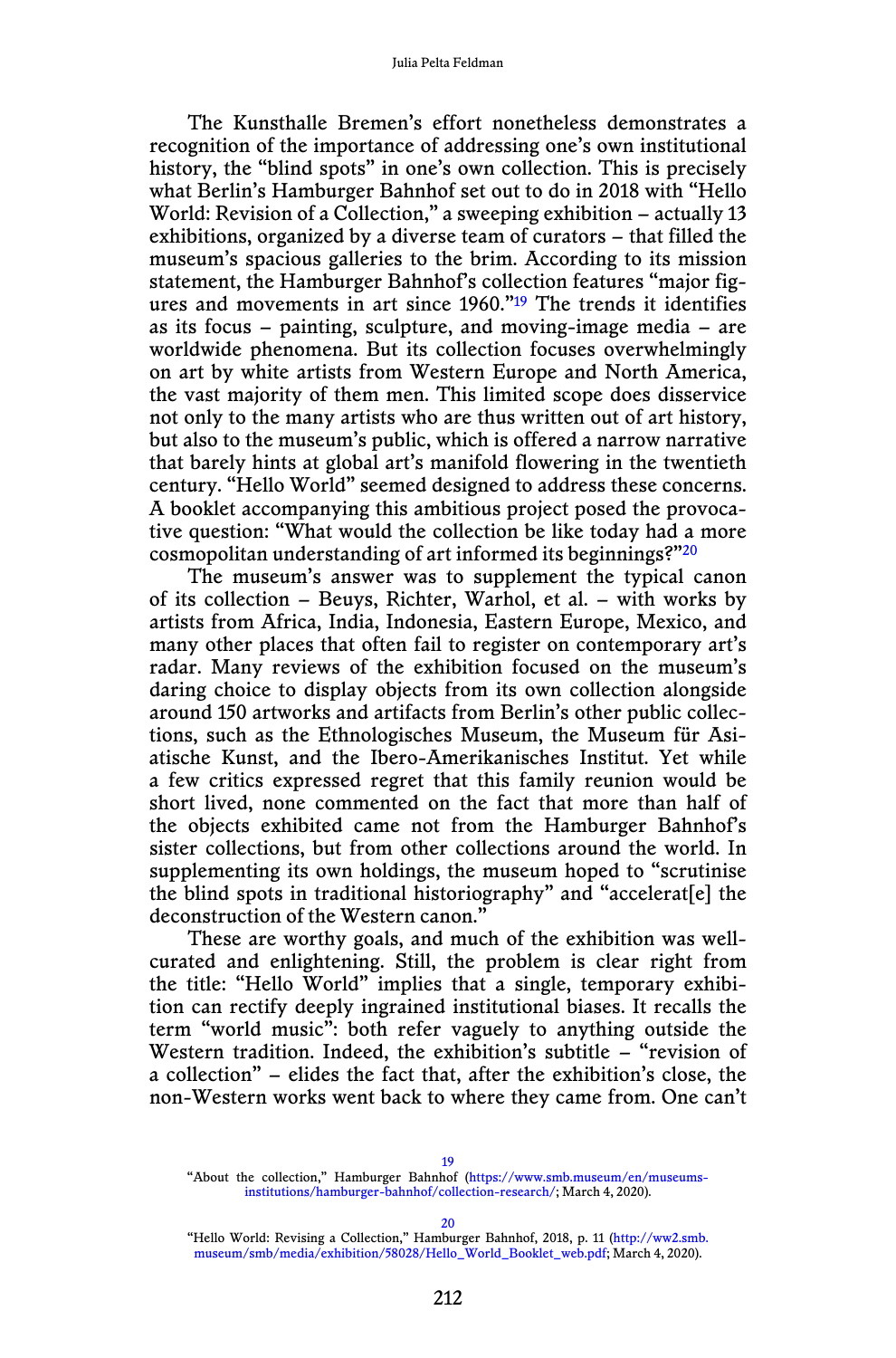help but wonder if the museum is checking a box on its list, so that it can return to Warhol and Beuys with a clear conscience.

Restitution is generally understood to mean giving something back. But in the case of ignored or underrepresented modern and contemporary artists, the concept of restitution might demand precisely the opposite: the acquisition – and not merely the temporary exhibition – of such "revisions." If the Hamburger Bahnhof is serious about change, it must change its permanent collection. Indeed, the museum recognizes this: in the past few years, it has begun to collect artworks from outside its traditional geographic purview, though its director, Gabriele Knapstein, acknowledged that this is "only a start." $21$  The museum's acquisitions budget is limited, she notes; in order to compensate for gaps in the collection, it is planning partnerships and exchanges with museums in other countries. As the North American cases mentioned above indicate, however, limited acquisition funds need not prevent the collection's evolution.

What is crucial here – and what the German art world needs – is the commitment demonstrated by these museums: they are willing to give up a piece of themselves in pursuit of a new wholeness. Deaccessioning for collection building is a powerful way of achieving this. The main points are these: one, any museum's claim to support a diverse and pluralistic art history rings hollow if this history is not reflected by its permanent collection; and two, a truly just, pluralistic collection will not be achieved without some sacrifice. Wherever they come from, a museum's funds are always limited – as is space in its galleries. This need not mean that museums like the Hamburger Bahnhof and the Kunsthalle Bremen must give up works they already own – though it could. At the very least, however, it means that some of those works must spend more time in storage.

One may justifiably respond that the situation in the United States – where even so-called "public" museums must gather a portion or even a majority of their funding from private sources – is not comparable to that in Germany, where a public museum can and should see itself as steward of objects that rightfully belong to the public. How, then, can a museum justify selling something that belongs to the German population? The American model – which views museums first and foremost as educational institutions, rather than repositories of accumulated possessions – provides another possibility here. German museums should ask themselves how they can best serve their publics. Is the collection in its current state truly benefiting the people to whom it belongs? Or is today's art audience missing out on works that yesterday's curators failed to collect?

Just as in colonial restitution, there is no blanket solution. The individual circumstances are significant. The Baltimore Museum,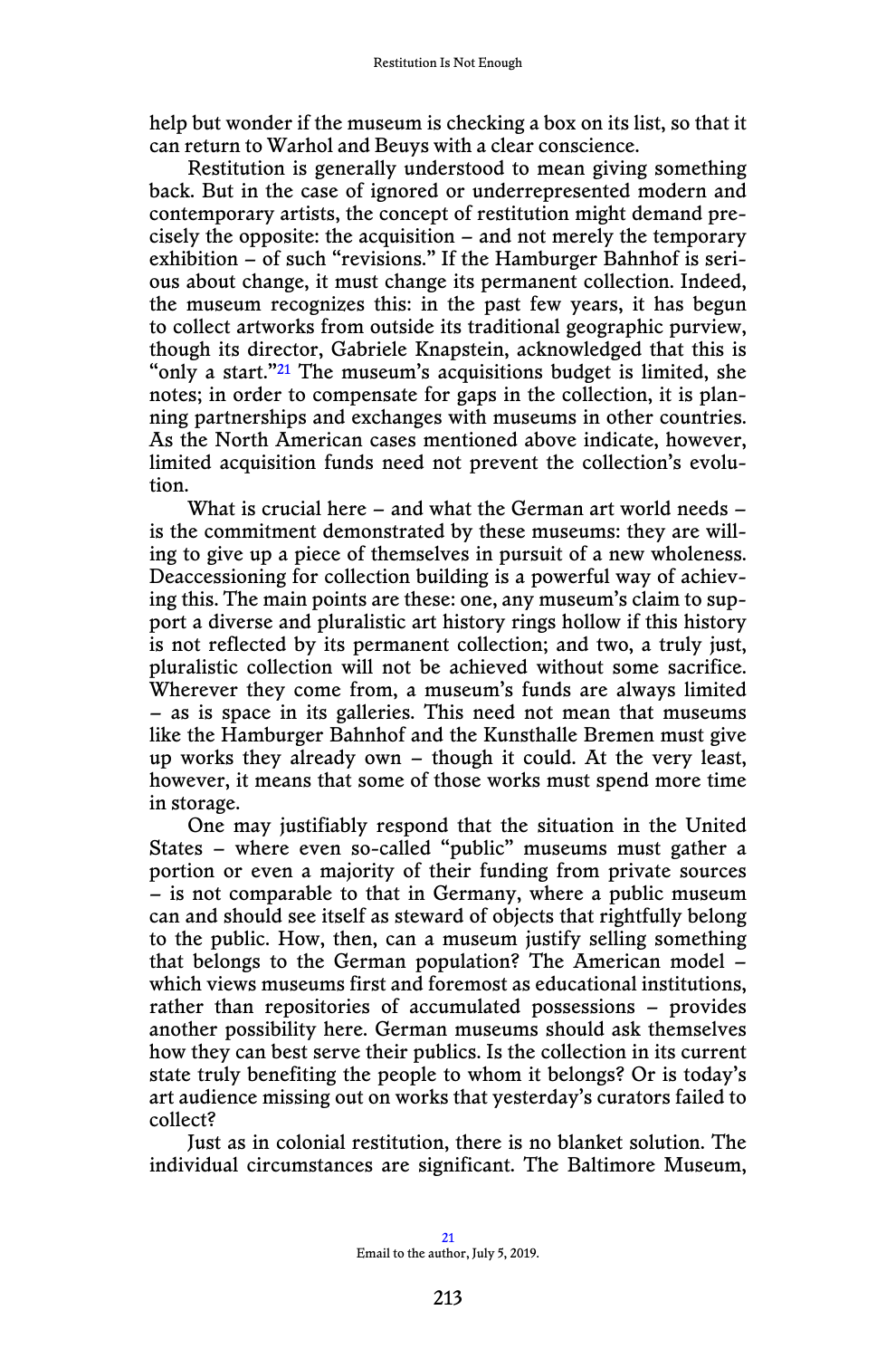for example, deaccessioned and sold paintings by Franz Kline, Kenneth Noland, Jules Olitski, Robert Rauschenberg, and Andy Warhol. Importantly, the museum still has other works by these artists, who are generally well represented in American museums. And it is worth noting that the sale of one Rothko or Warhol can provide funds for dozens of new acquisitions by young artists. Noland and Olitski provide a good example of a different kind of smart deaccession: in the 1960s, these painters were hailed by influential critics as the true heirs of America's vanguard. Decades later, with art historical hindsight, it is clear that this was something of an exaggeration. The Baltimore is probably not the only museum that has more works by these artists than it knows what to do with. In December 2018, the museum announced new acquisitions by important black artists like Carrie Mae Weems, Senga Nengudi, and Melvin Edwards, as well as younger figures like Amy Sherald and Meleko Mokgosi. And in June 2019, SFMOMA announced that it had used the proceeds from the sale of its magnificent Rothko to finance a spate of new acquisitions – among them Alma Thomas, Kay Sage, and Frank Bowling – along with a new endowment fund that is earmarked for future purchases.<sup>22</sup> These new acquisitions, many of which are the first by these artists to enter the museum, do more for its collection and its public than one more Rothko ever could. "This is a curator's dream," said curator Gary Garrels. "Our accession funds in a normal year are very limited, but this has allowed us to do the thing that we want to do the most. Diversifying the collection is the most pressing and essential task for us. $\frac{23}{2}$ 

Like all arguments that require subtle differentiation, this one is easy to misrepresent. That is precisely what happened in Sarr and Savoy's case: inflamed critics railed against a plunderous desire to empty European museums, even though neither they nor African arts professionals propose anything of the sort: the colonial restitution debate centers around hundreds, not thousands, of objects.<sup>24</sup> Our museums are part of who we are, and it makes sense that we feel protective of them. Deaccessioning for collection building can be short-sighted and unethical. But it can also be done in a thoughtful way that enriches the collection and broadens the museum's art

22

"SFMOMA Announces 11 New Acquisitions by 10 Modern and Contempo-rary Artists to Strategically Diversify the Collection," Press Release, June 26, 2019 ([https://www.sfmoma.org/press-release/sfmoma-announces-11-new-acquisitions-by](https://www.sfmoma.org/press-release/sfmoma-announces-11-new-acquisitions-by-10-modern-and-contemporary-artists-to-strategically-diversify-the-collection/) [-10-modern-and-contemporary-artists-to-strategically-diversify-the-collection/;](https://www.sfmoma.org/press-release/sfmoma-announces-11-new-acquisitions-by-10-modern-and-contemporary-artists-to-strategically-diversify-the-collection/) March 4, 2020).

23

Taylor DaFoe, "SFMOMA Sold a Rothko for \$50 Million to Diversify<br>Its Collection. Here's What They Bought With the Proceeds," *artnet*, June<br>26,2019(https://news.artnet.com/exhibitions/using-funds-deaccessioned-rothko-sfmom [-acquired-11-new-works-address-representational-gaps-permanent-collection-1585570;](https://news.artnet.com/exhibitions/using-funds-deaccessioned-rothko-sfmoma-acquired-11-new-works-address-representational-gaps-permanent-collection-1585570) March 4, 2020).

24

Kate Brown, "'The Idea Is Not to Empty Museums': Authors of France's Blockbuster Restitution Report Say Their Work Has Been Misrepresented," *artnet*, January 24, 2019 [\(https://](https://news.artnet.com/art-world/restitution-report-critics-1446934) [news.artnet.com/art-world/restitution-report-critics-1446934](https://news.artnet.com/art-world/restitution-report-critics-1446934); March 4, 2020).